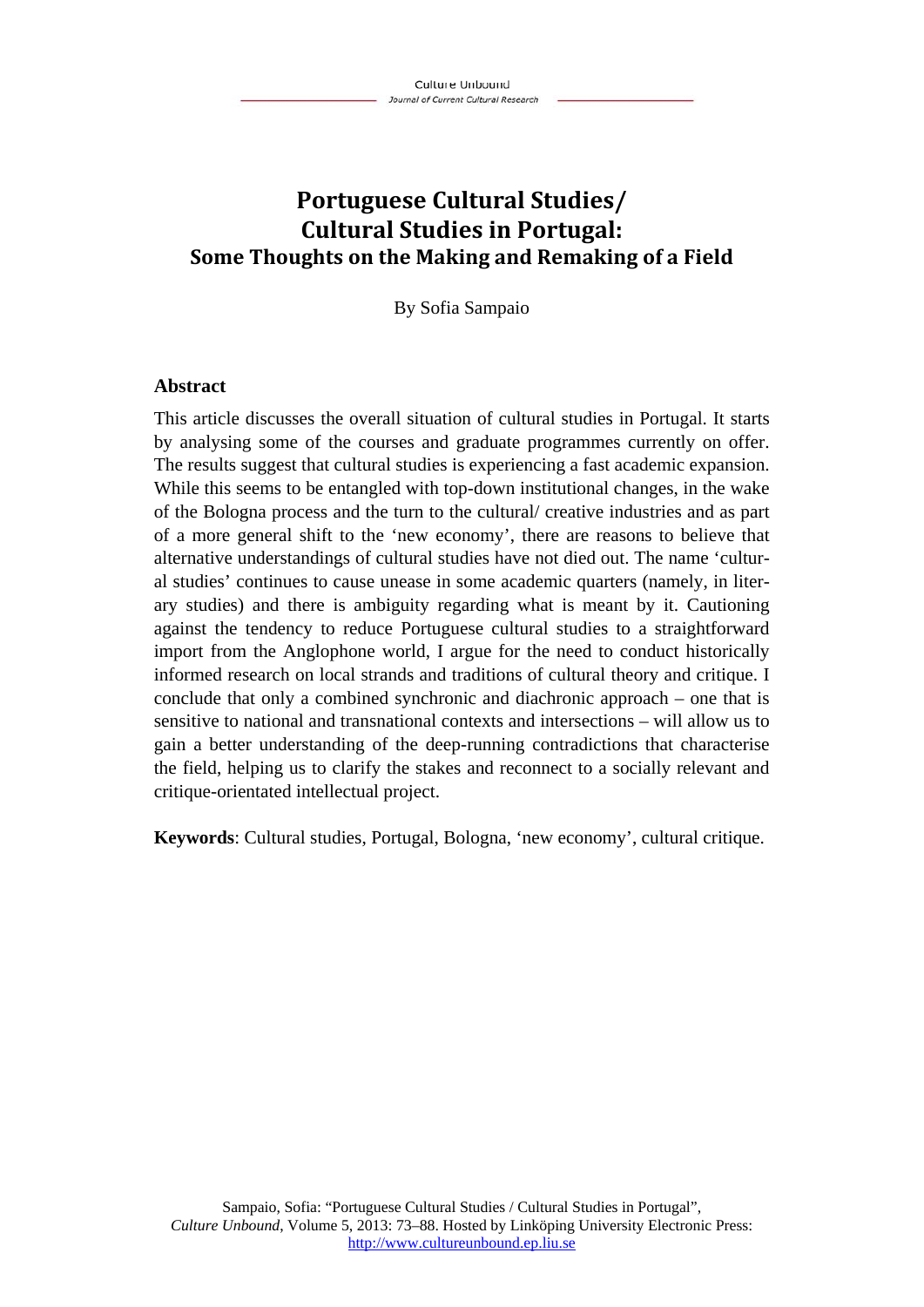## **Introduction**

The story of the emergence, ascent and institutionalisation of cultural studies has been told several times in the English-speaking world, where cultural studies originally appeared (first around the figures of Richard Hoggart, E.P. Thompson and Raymond Williams and then under the formative influence of Stuart Hall and the Birmingham school) and where it has flourished over the past three decades. In Portugal, however, this story remains to be told. This applies whether we take Portuguese cultural studies to be largely derivative of an international, and hegemonic, Anglo-American cultural studies strand (which the direct translation into 'estudos culturais', no doubt, suggests) or understand it in a more nuanced way, as a specific approach to culture and its study that must be connected to earlier intellectual practices, forged locally, within and in relation to certain national institutions, notwithstanding their links with other international formations.

The article is divided into two: in the first section I report on the current state of cultural studies in Portuguese universities and research centres, especially by looking at the presence of cultural studies in university courses and graduate programmes. My findings confirm the general idea that cultural studies – or something that goes by that name  $-$  is experiencing a fast academic expansion. Many researchers can now relate to cultural studies ideas or practices, even if loosely, and some use it to describe their research interests. However, this expansion seems to be – perhaps atypically – more entangled with internal, top-down institutional changes (triggered or facilitated by the Bologna process, on the one hand, and a growing interest in the cultural industries, on the other) than with overtlywaged cultural, political and academic wars. Tensions do exist – the naming of 'cultural studies' continues to raise discomfort in some academic quarters (namely, in English and American studies) – but they appear to have been sidestepped by institutional reforms, which perhaps explains why cultural studies is having a relatively quiet success story within certain academic quarters, while remaining not quite accepted, in others.

In the second section, I problematise these findings, stressing the need to complement this analysis with an account of other, more localised, intellectual strands that have also flowed into the cultural studies project. Further research is needed to trace these hidden lineages and genealogies and unravel the ties between local and national projects and agendas, on the one hand, and international and transnational projects, on the other – in the guise of the 'radically contextualist work' that Lawrence Grossberg has identified cultural studies with (Grossberg 2010). The full grasp of the field's current tensions and contradictions, as well as the future of socially relevant and critique-orientated approaches to culture, rest upon such research. $<sup>1</sup>$ </sup>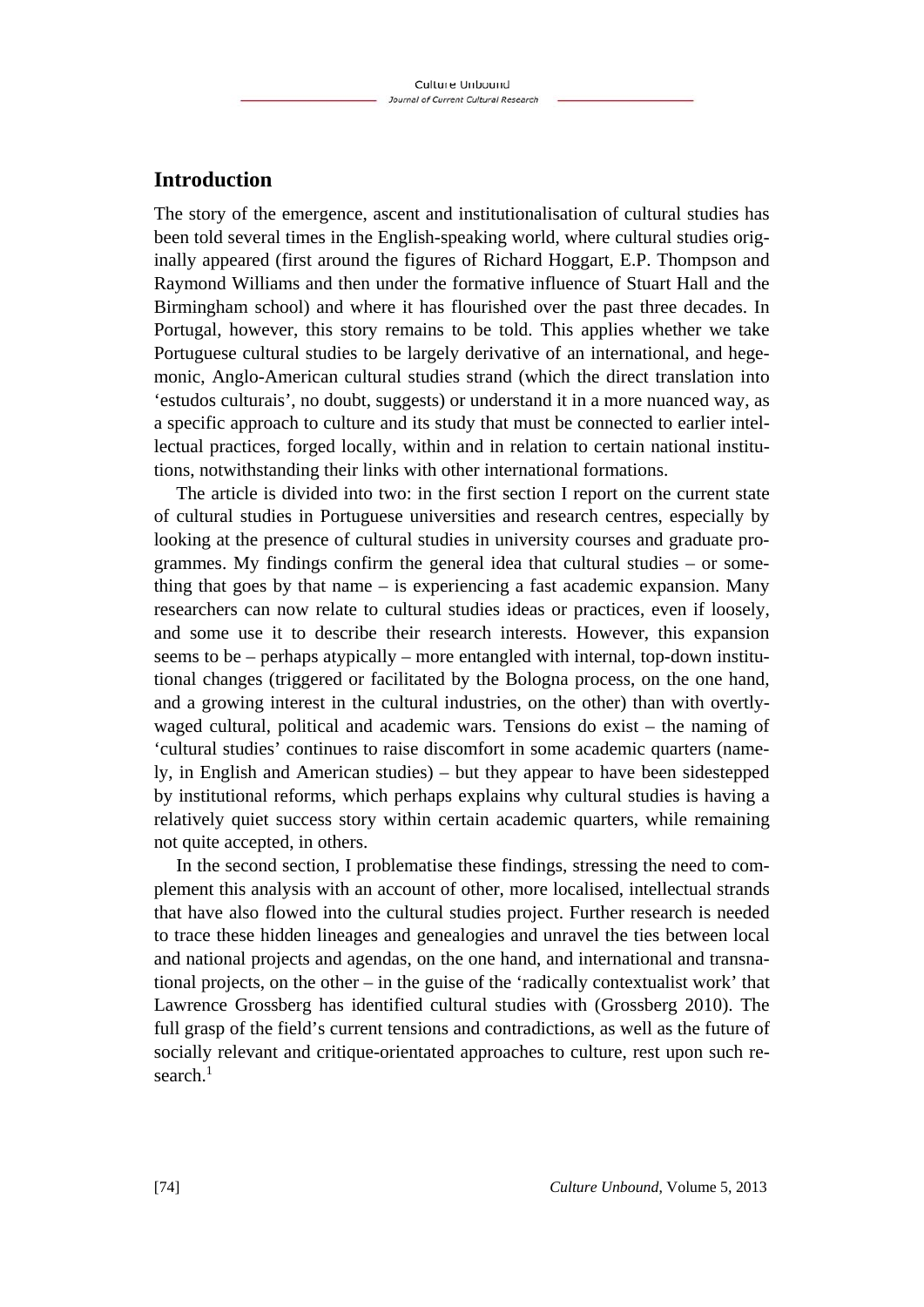# **The Institutional View**

Cultural studies is on the rise in the Portuguese academia. 2010 saw the launching of two doctoral programmes in this area: the programme jointly run by the Universities of Aveiro and Minho (two younger state universities located in the north), announced on the official web site as the 'first doctoral programme in cultural studies in Portugal'; and the programme offered by a private college, the Faculty of Human Sciences of the Portuguese Catholic University, based in Lisbon, in close association with the Centre for the Study of Culture and Communication  $(CECC)$ , and as part of a vaster inter-institutional programme called 'the Lisbon Consortium'.

Both programmes fall in line with dominant international trends in cultural studies, bringing together research interests that are common to the humanities and the social sciences, especially around the topic of communication. This is especially clear in the first case, which combines a strong humanities component (ensured by the Department of Languages and Cultures of the University of Aveiro) with communication studies (ensured by the Communication and Society Research Centre, or CECS, of the University of Minho). Sociology, geography, history, philosophy, anthropology, psychology and heritage ('património') provide other interdisciplinary links. The programme presents itself as a response to the growing importance of culture in the job market – the cultural industries are mentioned – and promises to 'produce' professionals in the areas of: 'cultural creation, cultural promotion, cultural animation, cultural mediation and cultural dissemination'. The objective is to turn out professionals who are qualified to work in public libraries, book publishing, the production of information and cultural events, cultural associations, embassies, institutes, foundations, cultural centres, and the like. The programme also promises to equip students with the skills to work in multidisciplinary teams as problem-solvers in the areas of sustainable development; intercultural communication; business ethics; film and genre studies; media studies; internet studies; post-colonial studies; conservation, management and promotion of material and immaterial heritage; audience creation; cultural tourism; cultural marketing; cultural policies; biopower; biopolitics; human genomics; the 'anthropotechnological' imaginary, etc. Its problem-solving orientation is clearly stated: the future degree-holders are expected to be able to deal with problems concerning the populations and public powers (such as social discrimination; xenophobia; nationalisms; social tensions and low civic participation); the economic powers (for instance, through the creation of museums, festivals, events, tourist guide material and culture industries in general); and the various social groups who struggle for the recognition of alternative representations of themselves and the world or who demand that new socio-cultural practices be legitimated. One last objective is to encourage research on and critical engagement with these topics. Students have to take three obligatory courses – cultural studies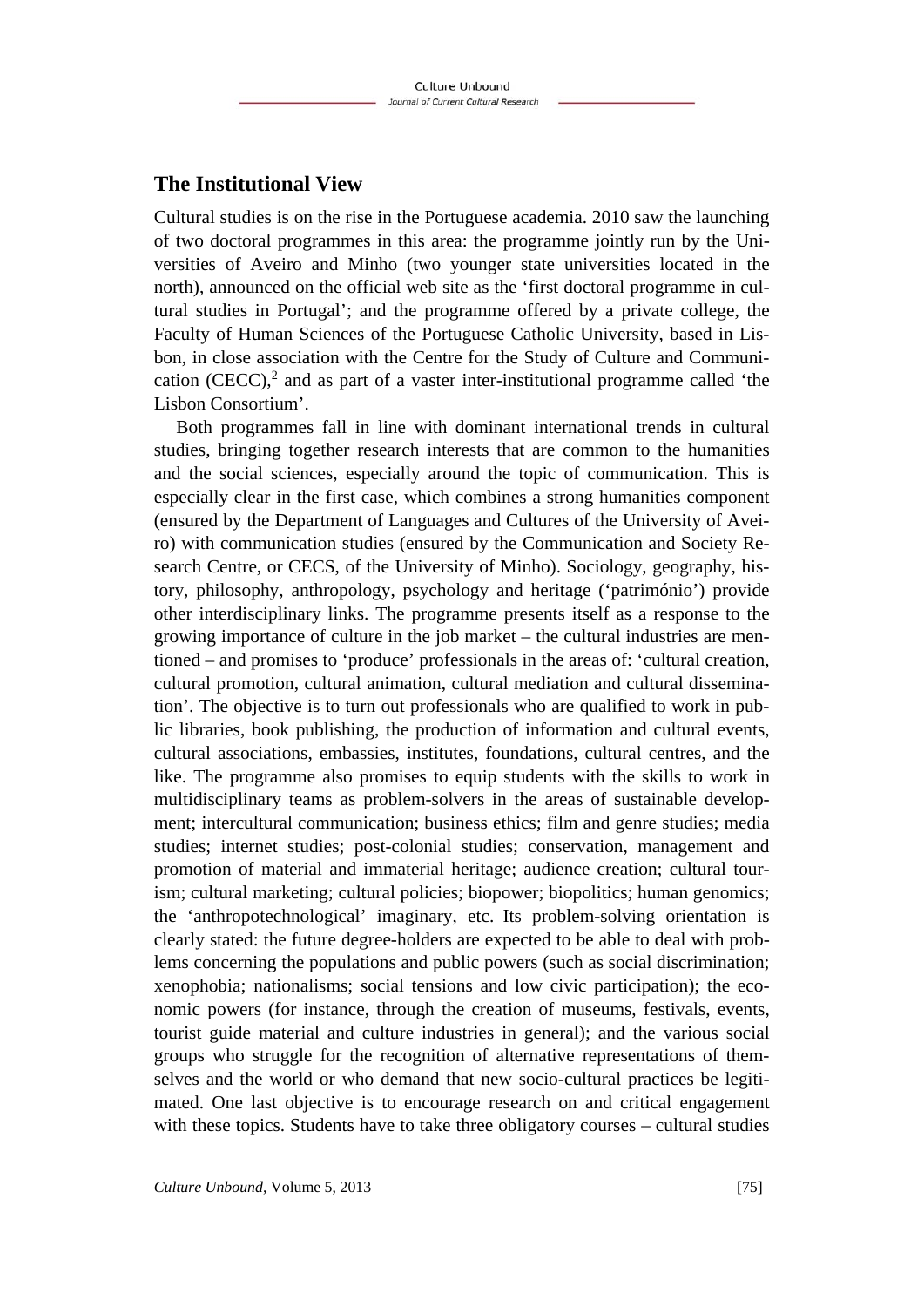theories and methodologies; intercultural communication; and sociology of culture – plus an optional course.<sup>3</sup>

Interdisciplinarity and cultural policy are also central to the idea of cultural studies endorsed by the CECC, at the Faculty of the Human Sciences of the Portuguese Catholic University. The main objective of this programme, as stated in the English brochure of the Lisbon Consortium, is 'to bring about the professional integration of students through advanced training in the multidisciplinary field of Cultural Studies based upon cooperation in academic reflection, scientific research, programming and cultural management'.<sup>4</sup> Interdisciplinary 'interaction' across the fields of 'cultural studies, literary and artistic studies, performance studies, translation and media studies, cinema and history' is stressed. The master's programme offers the following courses: 'Culture, Art and Power'; 'Cognition and Creativity'; 'Performance Theory'; 'Cultural Entrepreneurship'; 'Visual Culture'; 'Culture and the Environment'; 'Globalization and Modern Culture'; and 'Writing Europe'. The doctoral programme shares two of these core courses (namely: 'Culture, Art and Power', and 'Performance Theory'), to which have been added five more: 'Cyberculture'; 'Visual Arts and Performance'; 'Literature and Modernity'; 'Issues in Cultural Studies and Film Studies'.<sup>5</sup> In Portuguese, the names of these courses are slightly different, betraying greater proximity to literature and the 'study of culture'.<sup>6</sup> The programme's relationship with cultural studies is rather ambiguous. Although the English brochure of the Lisbon Consortium uses the term 'cultural studies', the Portuguese brochure refers throughout to 'estudos de cultura' (rather than 'estudos culturais'). More importantly, the syllabi of most of the core courses make few references to the canonical works of cultural studies – this is particularly evident in 'Issues in Cultural Studies' ('Questões de Estudos de Cultura'), the key theoretical course, taught by a German lecturer and drawing essentially on German authors, which points to an understanding of culture that is more in line with the Kulturkritik tradition, in Francis Mulhern's terminology  $(2000).<sup>7</sup>$ 

Like the University of Aveiro and the University of Minho (but from what seems to be a more *status quo* position), the Catholic University and the Lisbon Consortium are clear about their commitment to interact with the 'cultural economy', described, in their brochure, as a growing economic sector, responsible for 2.5% of employment in Portugal. But if Aveiro and Minho adopt a more critical line of cultural studies – being closer to the four pillars proposed by Johan Fornäs, namely: culture, communication, contextualization and critique (Fornäs 1999:  $132)^8$  – the programme of the Catholic University is weaker on either contextualization and critique, assuming more clearly an entrepreneurial job-orientated agenda. One of its major objectives is the 'professional integration of students', namely in cultural programming and management. Its incorporation in the Lisbon Consortium, alongside key elite institutions like the National Theatre Museum, the Portuguese Film Institute ('Cinemateca Portuguesa – Museu do Cinema'), the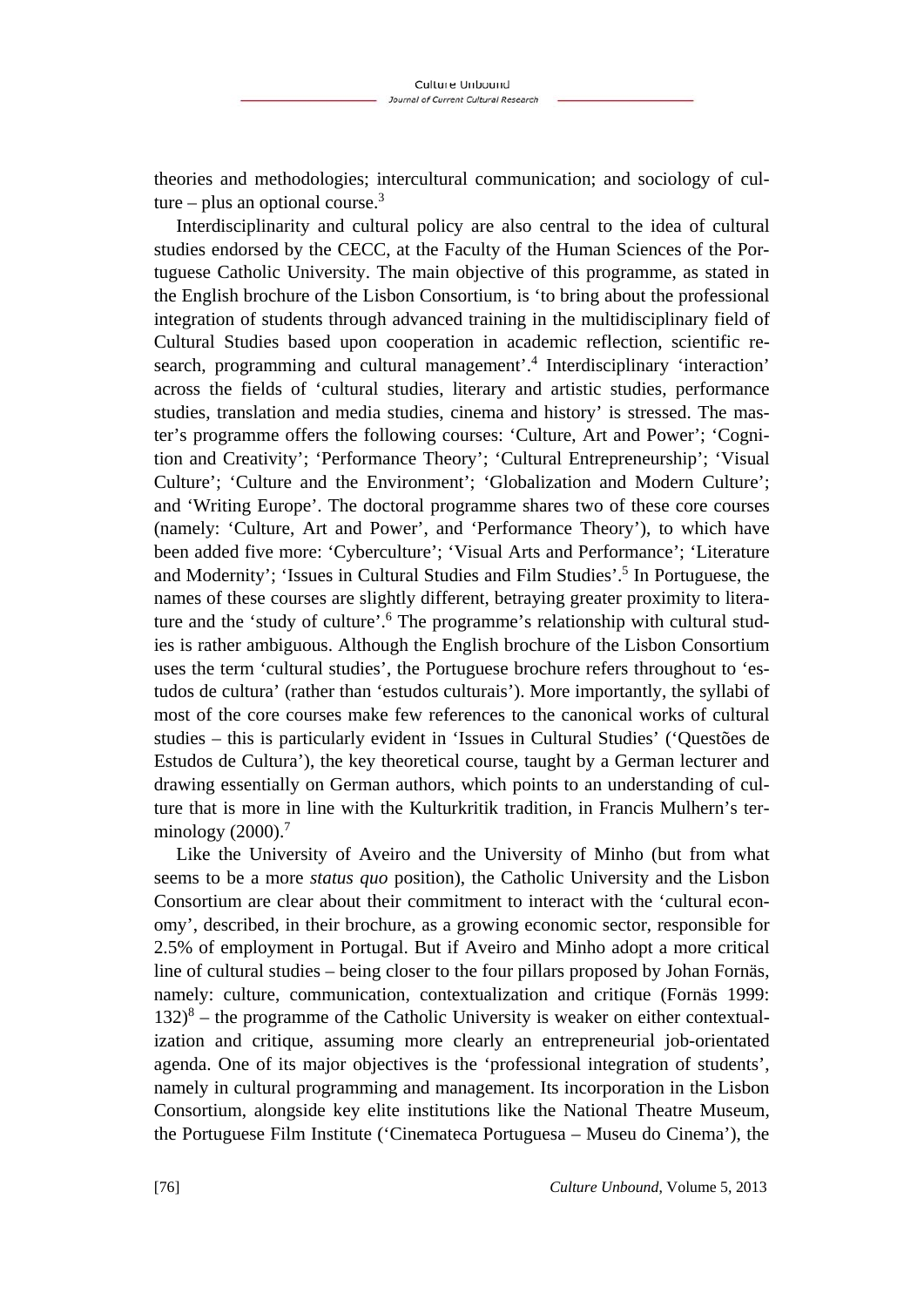National Cultural Centre, the Calouste Gulbenkian Foundation, the Culturgest and the Lisbon Municipal Council, places it in a strong position to achieve this goal.<sup>9</sup>

Given the historical links of cultural studies to literature, one would expect to find a vibrant cultural studies scene in the humanities – especially in the context of English and American Studies. However, this is hardly the case – at least on an institutional level. The Faculties of Letters of the University of Porto and of the University of Lisbon offer very few graduate programmes in cultural studies, and these are to be found outside of their English departments. In the case of the former, the only post-graduate programme that could be linked to cultural studies is based in the Department of Portuguese and Romance Studies. Running since 2007, this is an M.A. in Literary and Cultural Studies and Inter-arts ('Mestrado em Estudos Literários e Culturais e Interartes'), a merging of previously separate M.A. programmes in literature.<sup>10</sup> Its focus is still on literature, but it now offers the students a more flexible syllabus, in keeping with the Bologna convention that it professes to follow. The course is divided into two branches: 'Romance and Classical studies' ('Estudos Românicos e Clássicos'), with six variants ('Iberian cultures'; 'literary aesthetic'; 'French and Francophone studies'; 'Portuguese literature and literatures in Portuguese'; 'Classical literatures' and 'theory of literature'); and 'Comparative Studies and Intercultural Relations' ('Estudos Comparatistas e Relações Interculturais'), also with a focus on literature (namely, travelogues) and translation. The student will have a degree in one of the following scientific areas: literary criticism; cultural studies; cultural studies – classics; literature and comparative literature.<sup>11</sup> Students can also proceed to the doctoral programme (in 'Romance Literatures and Cultures'), and they will specialise either in Romance literature or in cultural studies (i.e. 'estudos culturais'). As for the Department of Anglo-American Studies, its well-established M.A. programme in Anglo-American Studies has increased its range of optional courses, among which we can now find 'Cultural Studies' and 'Inter-art Studies and the Representation of Woman' (English in original).<sup>12</sup> Its three areas of specialisation are: literature, culture and translation.

Similarly, the Department of English Studies of the Faculty of Letters of the University of Lisbon offers no specific programme in cultural studies. This absence appears the more striking if we consider that this was where recently-retired Professor Álvaro Pina, one of the greatest advocates of cultural studies in Portugal, used to work.13 Some of the courses currently included in the department's master's and doctoral programmes do draw on cultural studies theories and methodologies; however, the Centre for English Studies (CEAUL/ ULICES), the department's associated research centre, shows no clear commitment to pursuing systematic work in the field. This contrasts with the Centre for Comparative Studies (CEC), based in the same institution, where a strong interdisciplinary framework seems to have encouraged and facilitated the adoption of cultural studies approaches. This centre has three major research areas: (1) Intercultural Studies,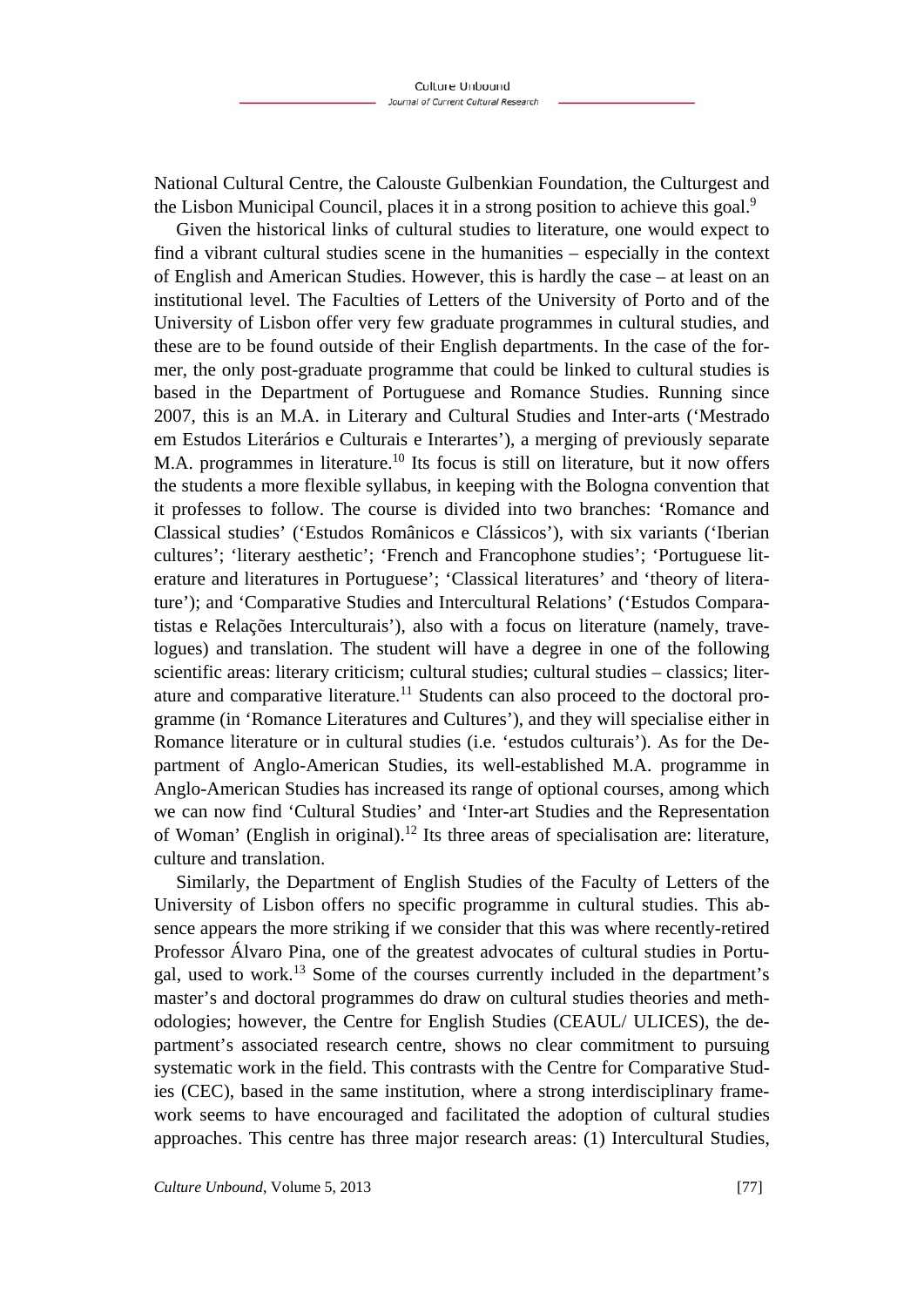dedicated to the study of travel literature, utopian texts, and translation; (2) 'Literary and Cultural European Studies', which pursues the study of Portuguese and Lusophone contexts vis-à-vis Europe; (3) 'Intersemiotic Studies', or 'Interart', concerned with the relations between literature, on one side, and film, theatre, painting, and architecture, on the other.<sup>14</sup>

Finally, the Faculty of Letters of the University of Coimbra – another bastion of classic humanities – evinces the same general trends. Following the recent Bologna-orientated reorganisation, in 2007, the new Department of Languages, Literatures and Cultures (which brings together people doing what used to be called 'Classical', 'Romance', 'Anglo-American' and 'Germanic' studies) offers, at an undergraduate level, a course called 'Introduction to Cultural Studies' ('Introdução aos Estudos Culturais') as an option for the different linguistic branches of the Modern Languages programme.15 It also offers an M.A. in Literary and Cultural Studies, which, despite the name, is closer to a comparative literature programme, being very much in line with the M.A. in English and American studies also run by this department.<sup>16</sup>

Generally speaking, all the master's and doctoral programmes offered by this Faculty seem to be centred on literature. Two recent developments, however, suggest that the situation may be changing: one is the M.A. and PhD in Feminist Studies – the only programme of the kind in Portugal, running since  $2010$ ;<sup>17</sup> the other is the doctoral programme, also launched in 2010, called 'Advanced Studies in the Materialities of Literature'. While both are still very much literatureorientated, the former is also described as 'interdepartmental', accepting students from all academic backgrounds, and the latter proposes to study literature vis-àvis the new technologies of communication and the other arts, stating as its ultimate goal to contribute to the 'renovation' of literary studies in Portugal in a manner that is 'already under way in the Anglo-American world and Northern Europe' and as part of 'the larger project of rethinking the Humanities in the era of new media'. Accordingly, the students are expected to develop, among other things, 'competences, skills, and research methods associated to the scientific domains of theory of literature, cultural studies, inter-art studies and other emerging fields'.18

Outside of this account I have left the social sciences: history, sociology and anthropology, in particular, are having an active role in the current expansion of cultural studies (probably on a larger scale and with more far-reaching implications than the humanities). There is no doubt that many of the problems and themes that interest cultural studies cross over to these other disciplines and fields. Bibliographical references to cultural studies authors have become common in sociology and history (namely, in urban history and film history). For reasons that have been widely discussed, culture has been gaining ground, in the social sciences, as a research interest and many social sciences research centres now employ cultural studies researchers or work closely together with them. This is the case of the Centre for Social Studies (CES), chaired by sociologist Boaventura Sousa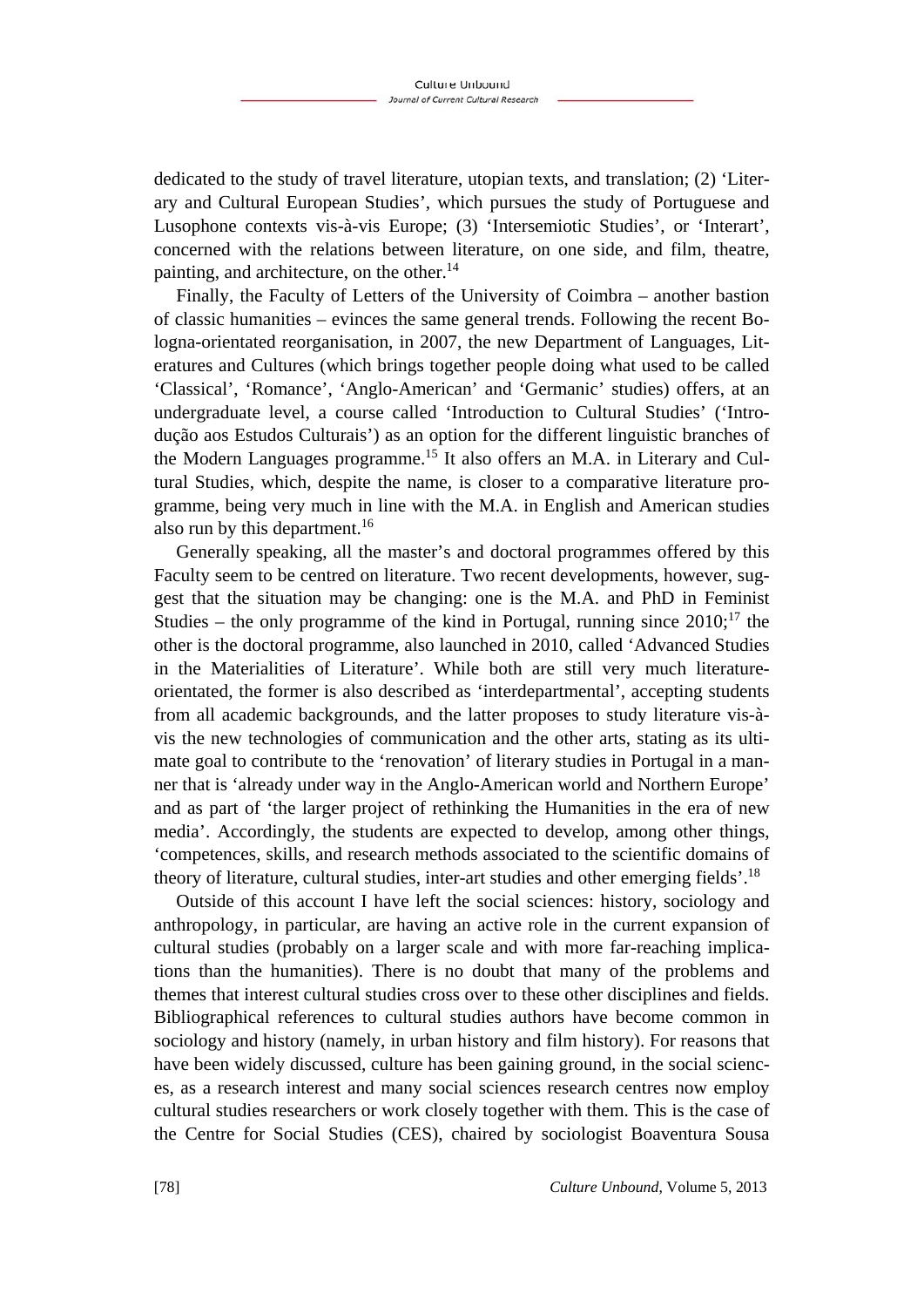Santos, which has several projects in the area of cultural representation and maintains active collaborations with the Faculty of Letters of the University of Coimbra (the doctoral programme in Feminist Studies is one of them). This is also the case of the Centre for Research in Anthropology (CRIA), where I am based, which addresses culture as a subject and a problem in many of its projects, seminars and research lines, not least the one specifically dedicated to the study of cultural practices, politics and displays.19

### **Underlying Problems and Tensions**

What seems to surface from the brief overview offered above – which is not and does not purport to be exhaustive – is that the on-going expansion of cultural studies in Portugal is greatly indebted to changes taking place at an institutional level. Two policy interventions have been of particular relevance: the implementation of the Bologna accords (which set in motion the so-called Bologna 'process') and the policies that have raised the economic profile of the cultural-turned-creative industries. The Bologna accords, signed in 1999, laid the foundations for the building of a common European Higher Education Area, encouraging interdisciplinary approaches and a more flexible curriculum. The document's aim – to allow students to customise their education and become more mobile within the European zone – has indirectly facilitated the engagement with cultural studies. Indeed, most of the new programmes discussed above acknowledge Bologna.<sup>20</sup>

The adoption of the creative industries policy model has likewise been responsible for this sudden institutional interest in cultural studies. This model, developed by Tony Blair's New Labour in the late 1990s to boost Britain's export trade, embodies the general shift to the 'new economy', which was largely dependent upon the expansion of the new information technologies (mostly software, computer games and electronic publishing) and the extraction of value from intellectual property rights (Miller & Yúdice 2002; Garnham 2005; Ross 2009: 26). Incidentally, the model itself became one of Britain's most successful exports (Ross 2009: 20), officially arriving in Portugal during the 2005-2011 Socialist government led by José Sócrates.<sup>21</sup> As a result, despite lack of empirical data (Miller 2004; Oakley 2004; Garnham 2005), the idea that culture holds the key to the country's economic problems enjoys now wide currency, even among cultural workers, who often turn to it in an attempt to defend the sector and secure their jobs. The much-trumpeted idea that there are great economic returns to be obtained from the cultural industries clearly informs (arguably, to a different extent) the doctoral programmes in cultural studies run by the Catholic University and by the Universities of Aveiro and Minho, making their engagement with more critical views less probable.

In this general favourable mood, it is hardly surprising to find that open academic confrontations over cultural studies have practically disappeared. An in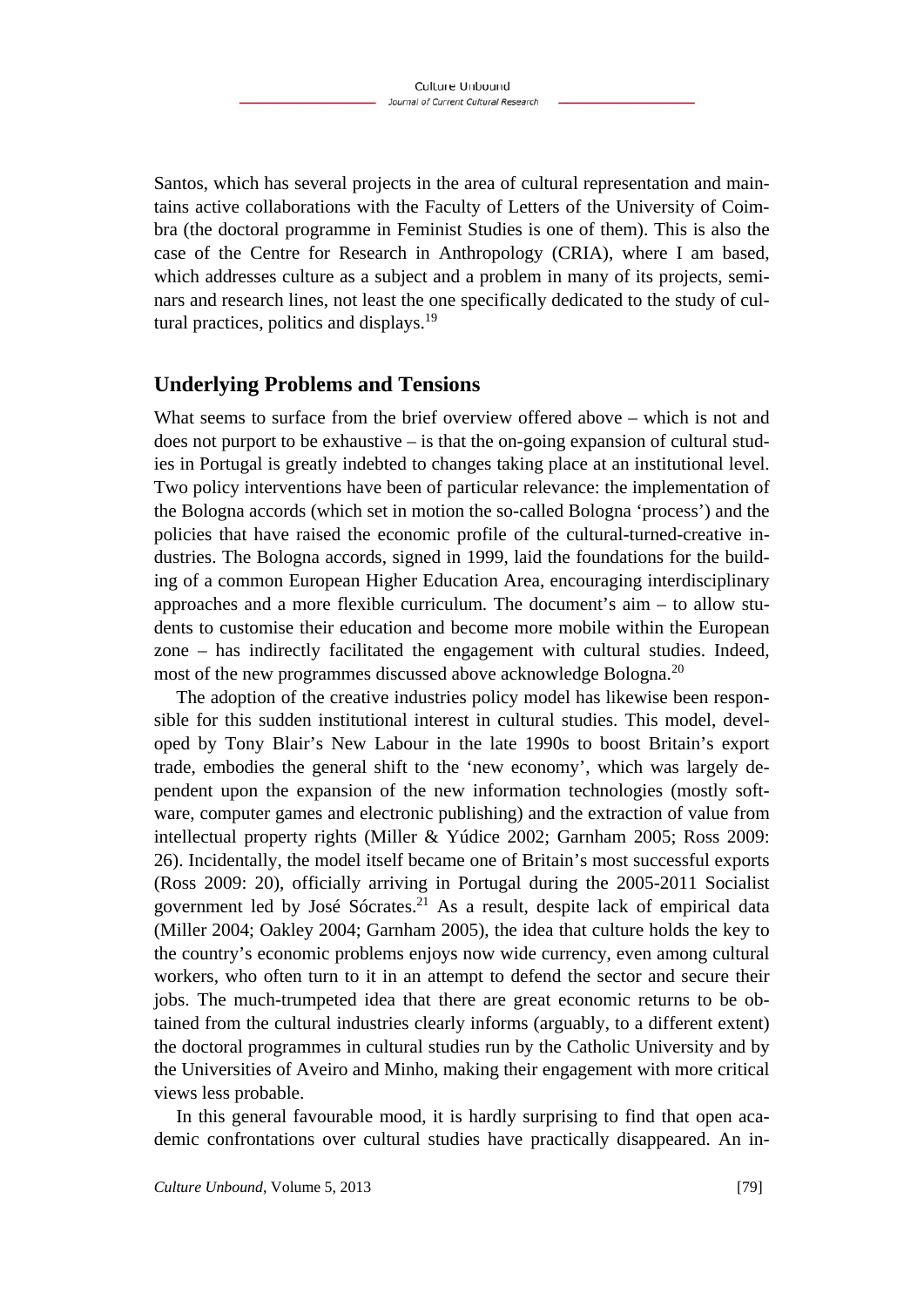creasingly large number of students, lecturers and researchers are now claiming the label 'cultural studies' to describe their work and research interests. Work on or related to cultural studies is being carried out in different academic quarters – from communication research centres (like the CECS, based in the University of Minho) to more classic literature centres (like the CEAUL/ ULICES and the CEC, based in the Faculty of Letters of the University of Lisbon, or the CETAPS, based in the Faculty of Letters of the University of Porto and the New Lisbon University).22 We can also expect to find cultural studies scholars (in a broader or narrower sense of the term) in more recently formed research centres with a deliberate focus on interdisciplinary work and the cultural/ creative industries (like the CECC, based in the Catholic University), or on the idea of 'inter-culture' (like the CEI, based in ISCAP, in Porto).<sup>23</sup> The major research lines of all these centres overlap, differences being more of nuance and accent – to do with the centre's chief disciplinary affiliation, its institutional origins, contingent academic strategies, and the background and training of its main researchers – than with clearlystated theoretical or theory-driven projects. Further research would be needed to clarify each of these aspects.

Nevertheless, the label 'cultural studies' continues to be wrapped up in ambiguity, causing unease in certain quarters. As I have noted above, the brochure of the Lisbon Consortium adopts the term 'cultural studies' in its English version and 'estudos de cultura' (rather than 'estudos culturais') in its Portuguese version. Yet, in another English-speaking context – the 2011 meeting of the Portuguese Association for Anglo-American Studies (APEAA) – the option falls on 'studies of culture'.<sup>24</sup> These different wordings suggest the persistence of old tensions, which Álvaro Pina identified and wrote about in the late 1990s (incidentally, in response to a notice which appeared in an issue of the APEAA newsletter, disclaiming cultural studies). For Pina, cultural studies had to contend against 'the official knowledge in English and American studies' that, until April 1974, had been philologically-based – 'divorced from the present, blind to the quotidian and hostile to the contemporary' – and that, by the 1990s, was bound to a literary-studies paradigm, in which literature was first and foremost a 'field of distinction' (Pina 2000: 2, 3). In such a context, 'cultural studies [was] not there, officially not, strategically not' (Pina 2000: 2), its only alternative being to exist as 'a place conquered in the space of the other' (Pina 2000: 4). Pina was then reflecting on the conditions of his own practice, as a teacher of English culture courses in a classic English department, but his words could, no doubt, find resonance in other cultural studies quarters.

The situation of cultural studies has, in the meantime, considerably changed. One of the effects of the market-turn in the academia has been the decline of the literary-studies paradigm – or, to put it more accurately, its redefinition to suit new market and governance aims. In many respects, and with no lack of irony, cultural studies has become something of a survival strategy to the humanities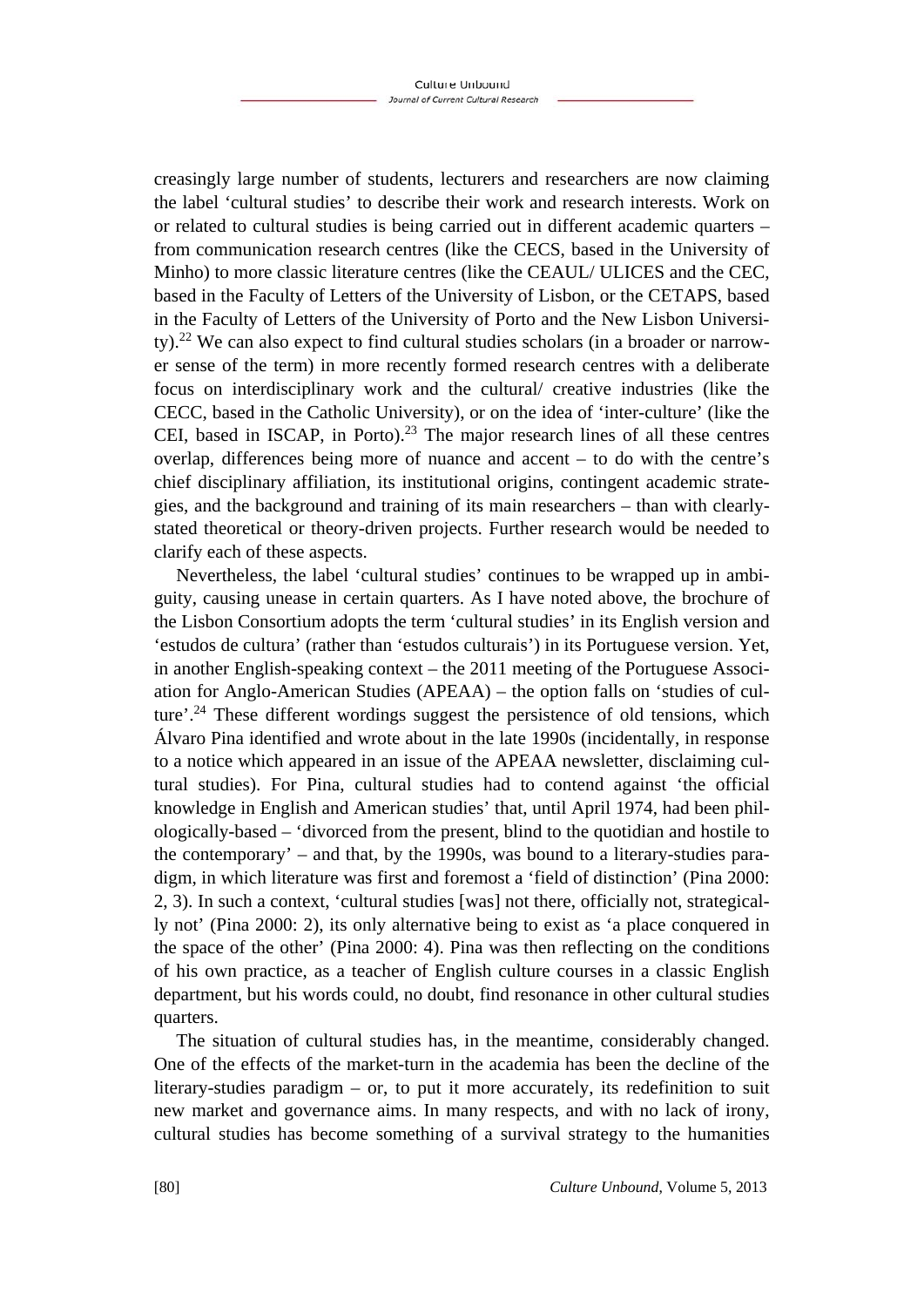(and, to a lesser extent, the social sciences). The question, today, is not so much how to conquer 'a place in the space of the other' (as the 'other' now often bounces back to us in the guise of the self), but how to remain true to a cultural studies practice that is still interested in studying 'culture as such' (Pina 1999), in relation to its (and our) contexts, so as to tease out its precise meanings, usages and power alignments – in keeping with cultural studies' claims to a 'radical contextualization' (Grossberg 2006: 7; Grossberg 2010: 30, 40).

One such context pertains to the national-international (or even transnational) articulations that underpin Portuguese cultural studies. For most of us, the notion that cultural studies arrived in Portugal in the 1990s, as part of a vaster international 'success story', begs little examination. This was when the ideas and theoretical frameworks that were shaping the debates on culture and power in the Anglo-American world were being made available (courtesy of so-called 'globalization') to Portuguese academics. As in other regions (namely, Scandinavia), cultural studies came in tow with the growing attention accorded to popular culture, youth culture and the media in the social sciences. Its presence was more controversial in the humanities, where cultural studies' trademark attack on the canon, together with its challenge of disciplinary boundaries, met with resistance, especially in more traditional quarters like literary studies (Sanches 1999; Silvestre 1999; Pina 2000).25

Indeed, the idea that 'estudos culturais' was an import from the Englishspeaking world dominates perceptions of the origins of cultural studies in Portugal. Although partly true – cultural studies *is* a 'travelling concept' (Bal 2000), owing its propagation to contact between academics and their work – this says little about the actual practices, meanings and conditions that have developed under its banner. As Pierre Bourdieu has pointed out, the transfer of ideas in an international context always entails a degree of 'structural disjuncture' (Bourdieu 1995/2000: 242), which is to say that there is always a gap between the projects (and terms) that are being compared. No new projects and terms develop in a vacuum, for their meanings can only be found in relation to existing 'local' projects and traditions, and their present forms and conditions. The point is not so much that the latter are 'home-grown', as opposed to 'imported' (even home-grown formations are influenced by external constellations), but that they are *there*, along with their own supporting and oppositional networks. These cannot be ignored or simply written off, lest we risk misrecognising the power relations and correlations that make up the field and misunderstand what is really going on, what is really at stake.

This, I believe, applies to Portuguese 'estudos culturais' – or cultural studies in Portugal – in which various national and transnational strands of cultural analysis and critique have converged. The kind of concerns associated with cultural studies had been troubling sectors of the Portuguese intelligentsia long before the 1990s. According to Álvaro Pina, '[c]ultural studies appeared on the Portuguese academ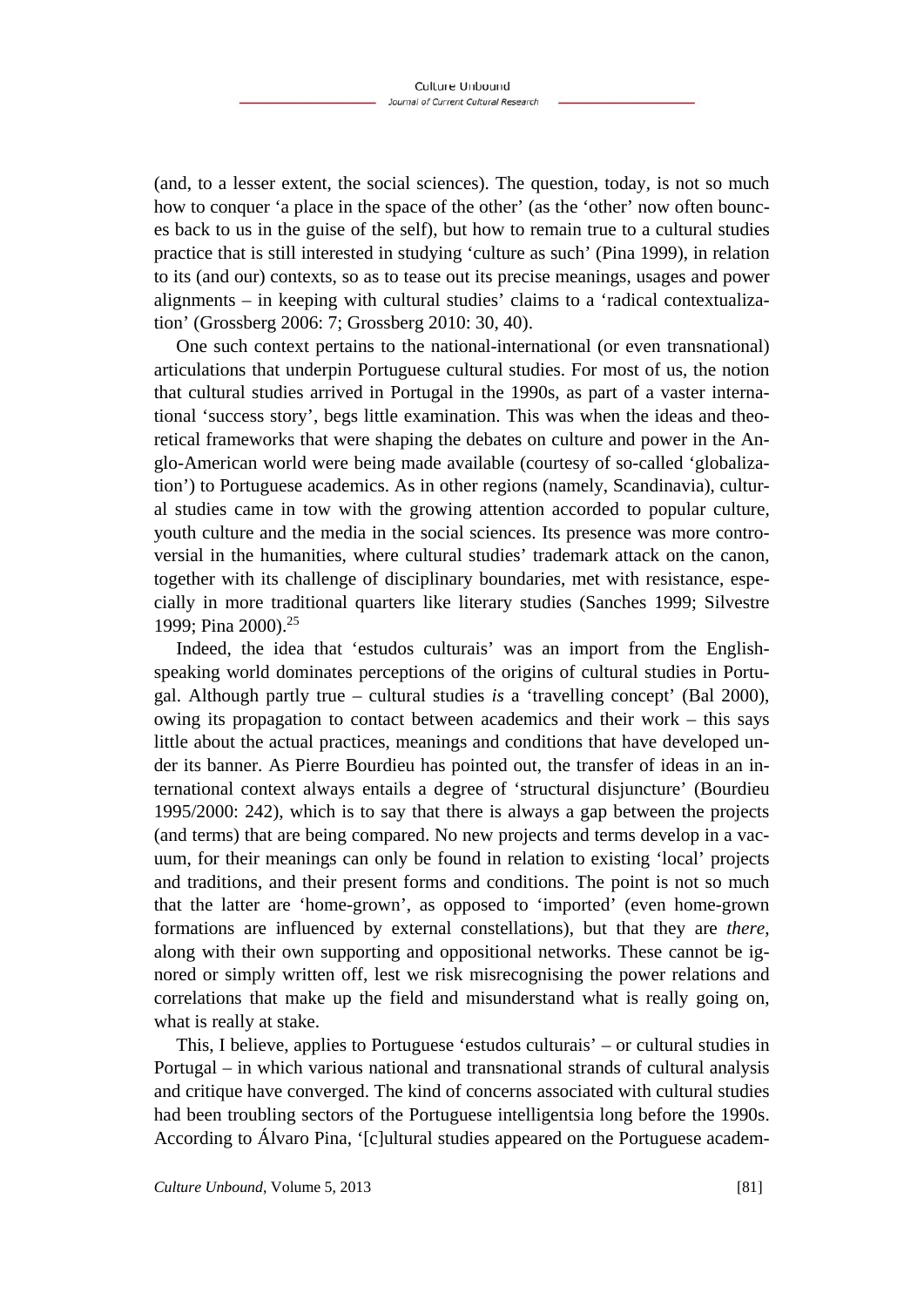ic scene in the first year after the April Revolution – from left Leavisite, Marxist and structuralist positions – as part of the struggle for an educated, participatory democracy' (Pina 1999: 2). The role that culture and cultural theory (or even 'metaculture') played in this struggle has been under-examined, but there is no doubt that they had a role to play, including outside the academia. The famous campaigns of civic and cultural action that the Movement of the Armed Forces (MFA) carried out between 1974 and 1975 testify to a deep political awareness of cultural issues (Almeida 2009), as do the numerous cultural groups and actions (spontaneous or politically-driven) that also appeared at the time and immediately afterwards. Further research on the theories and usages of culture is called for, namely to identify some of the 'intellectual spaces and practices of hope' (Pina 2003) that emerged at different historical moments (another example would be 'neo-realismo', which became influential in the 1940s – cf. Pina 2003).

In each of these moments the weight of national and transnational elements and its power implications are well worth looking into. As suggested above, apropos of the Lisbon Consortium brochures and the 2011 APEAA conference, the way the label 'cultural studies' is adopted or rejected according to different (national or international) contexts is an index of the different power strategies that cultural studies is capable of mobilising. On the one hand, there is symbolic capital to be gained from the international credentials of cultural studies, or even, in some quarters, from its reputation as an irreverent and marginal counter- or antidiscipline; on the other hand, these gains may come at the expense of a deeper and more direct involvement with local and national public debates. In the late 1990s, Álvaro Pina referred to the dilemma that a cultural studies scholar working in Portugal would often run into: to write a paper on a Portuguese topic and reduce one's chances of being accepted in an international cultural studies conference or to increase those chances by accommodating to a 'theme or a problematic which has become relevant in English-speaking countries' (Pina 2000). While this dilemma has become, to a certain extent, less acute – work on Portuguese cultural studies can now be presented and discussed on a rising number of national and international occasions and publications – the main problem remains, namely: how to produce work that is internationally relevant without failing our responsibilities as public intellectuals? In other words, how to combine our professional need to publish in English (which, among other things, requires that we fit in with an international/ Anglophone research agenda) and our desire to intervene as public intellectuals in the places where we live and work? Who should be our prime interlocutors?26

# **By Way of Conclusion**

The present success story of cultural studies in Portugal has been largely built on an institutional level, being the result of top-bottom interventions more than overt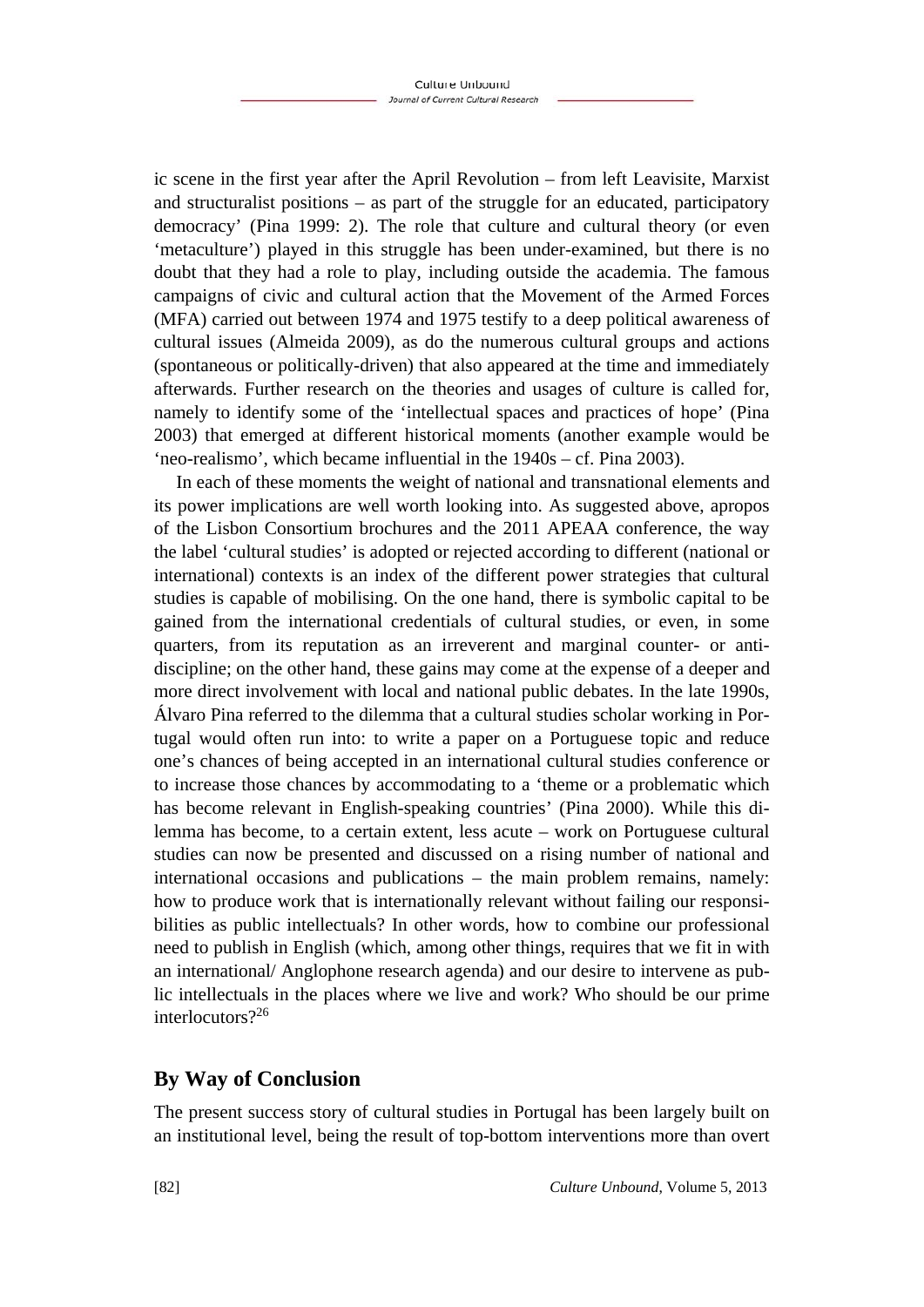intra-institutional conflicts. The shift to the 'new economy', which elevates culture to a key economic activity, has proved particularly efficacious in shaping a cultural studies agenda in Portugal. The cultural-turned-creative industries, we are told, are going to regenerate our cities, stimulate our production, increase the GDP, invert the balance of trade (increasing the exports through a shift from products to services), reverse the current budget deficit and so on and so forth. Last but not least, all of this is going to save the (somewhat resentful) humanities. In a context of high academic instability, where job scarcity and precariousness reign supreme, one cannot overestimate the pressures being currently put on academics and researchers to become increasingly more 'productive', seriously damaging their chances to commit to a more encompassing, truly interdisciplinary and socially-grounded intellectual project.

And yet such commitment is needed. Faced with an acute economic crisis and a programme of extensive public cuts (in line with the recent IMF-EU-ECB intervention), Portugal is now experiencing a moment of fast change and great intellectual confusion. More critical thinking is required, not less. Given its proven abilities to establish meaningful connections between apparently disconnected things, cultural studies is particularly well-placed to help us to make sense of the new culture-power alignments that are currently taking shape, of the present 'conjuncture' (Grossberg 2010), if we prefer, of which cultural studies is necessarily a part. And there is no shortage of research topics, concerning, for instance: (1) the new orthodoxies formed around the 'cultural industries' and the 'new economy' – which, as a rule, exclude inquiries into the quality of work life in the creative industries (Ross 2009: 27), where precarious employment and deep income disparities are rampant (Miller & Yúdice 2002); (2) the relationship between national and transnational cultural studies projects (or even between cultural studies and other intellectual movements); (3) the apparent conversion, in some academic quarters, of cultural studies into 'intercultural studies'. There is much to commend cultural studies for: ranging from its proven ability to mobilise literary critical analysis and reading skills (not only for meaning, but also for significance – Grossberg 2010: 194) to its uncompromising commitment to complexity (Grossberg 2010: 16-17) and context.<sup>27</sup> Having said that, there are also doubts concerning its 'transformative' politics, which (as everything else in this intellectual practice) cannot be taken for granted. What form will this transformative impetus take, considering the present moment of forced national 're-invention', in which much that has been thought 'solid' is rapidly 'melting into air'? How will these politics affect and be affected by other competing intellectual and political formations? Whether a cultural studies formation will prove useful in the current context or give way to other, more socially relevant, intellectual projects (possibly developing outside the academia) remains to be seen. In any event, the principled study of the relations between culture and power in Portugal, whatever the name it choses to adopt, will certainly depend on our ability – as academics, public intellectuals,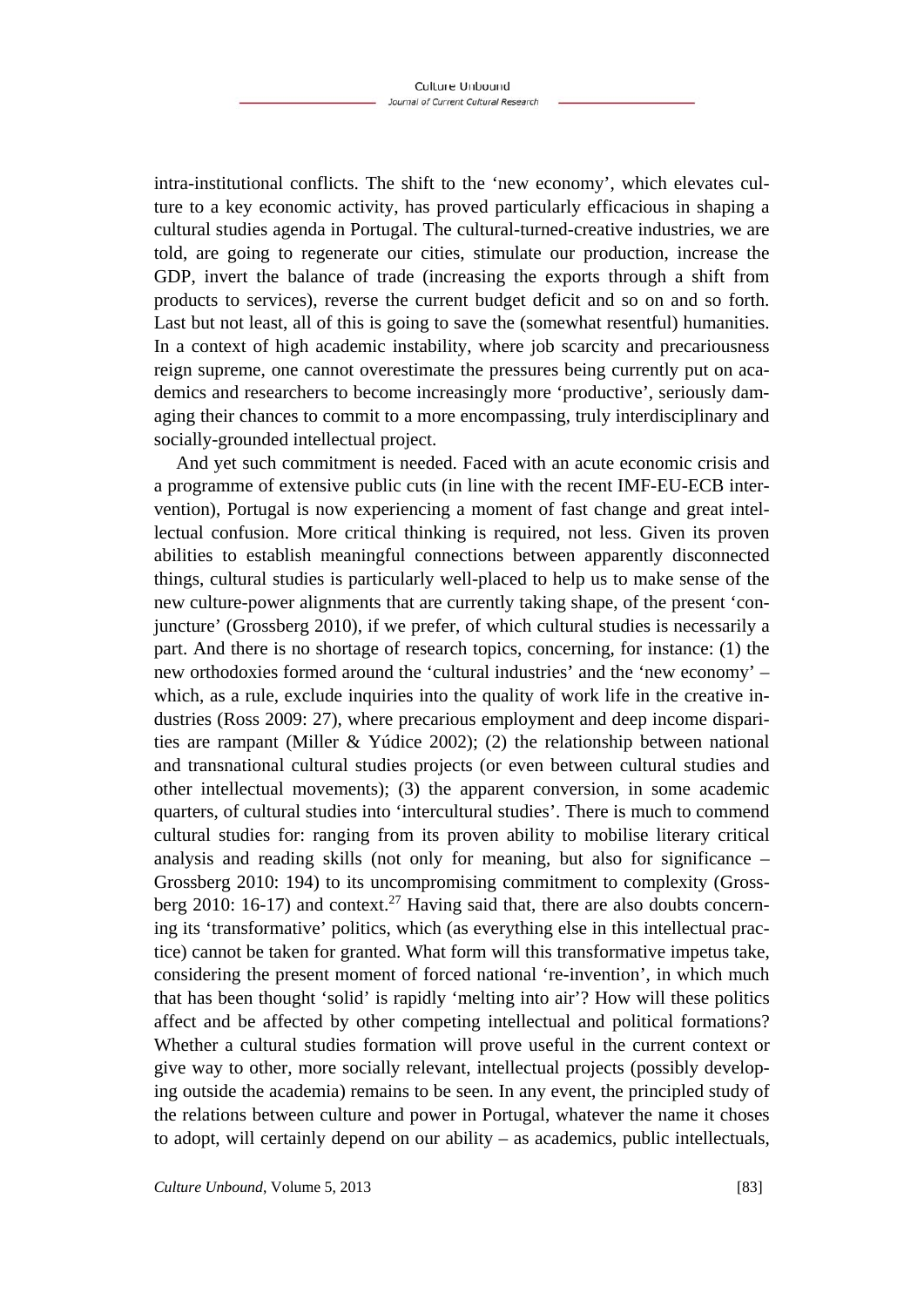activists or cultural studies practitioners – to understand the national, local and institutional conditions of our own practice.

#### **Acknowledgements**

This paper is an expanded version of a text presented at the Spotlight session 4 – 'South European Cultural Studies: The Mediterranean', as part of the Current Issues in European Cultural Studies Conference. I would like to thank Chantal Cornut-Gentille d'Arcy for her kind invitation to participate in this panel. I would also like to thank Maria João Ramos Silva for commenting on an earlier draft. The research presented here benefited from funding from the Portuguese Foundation for Science and Technology (FCT).

**Sofia Sampaio** is a Research Fellow at the Centre for Research in Anthropology (CRIA), in the Instituto Universitário de Lisboa (ISCTE-IUL), in Lisbon, Portugal. As part of her postdoctoral project, she is currently looking into the relationship between cinema and tourism. Her research combines methods and insights from film studies, history (including archival work) and anthropology. She is also interested in the geneology of intellectual movements and formations and their relation to national and transnational contexts. E-mail: psrss@iscte.pt

#### **Notes**

- 1 My assessment of the present situation of cultural studies in Portugal is far from comprehensive and acknowledges the need for further research. This would include, for instance, a systematic analysis of cultural studies publications (original and in translation), as well as interviews to some of its chief protagonists. I hope this paper may stimulate other reflexive engagements with past and present developments in the field.<br><sup>2</sup> The CECC ('Contra de Fetudes de Comunicação e Culture
- The CECC ('Centro de Estudos de Comunicação e Cultura') is a research centre dedicated to the promotion and development, from a multidisciplinary perspective, of the study of culture, literature, translation, language and communication. Its key research interests are: the study of cultural creation in modernity, the inter-semiotic study of mediation (Luhmann, Kittler), the intercultural dialogue/conflict, and the study of translation, both as an inter-linguistic phenomenon and a process of cultural mediation and self-representation. It has three main research lines: 'Culture and Conflict'; 'Translating Europe across the Ages'; and 'Media, Technology, Contexts'. See

http://www.fch.lisboa.ucp.pt/site/custom/template/ucptpl\_fac.asp?SSPAGEID=934&lang=1  $\frac{\text{&artigo=4479\&artigoID=4479}}{\text{For information on this programme.} }$ 

- For information on this programme, see: http://www.comunicacao.uminho.pt/ensino/content.asp?startAt=2&categoryID=759&newsID  $=$  2034 (accessed 14 May 2011). All translations from the Portuguese, unless otherwise stated, are my own.
- See p. 4 of the Lisbon Consortium brochure: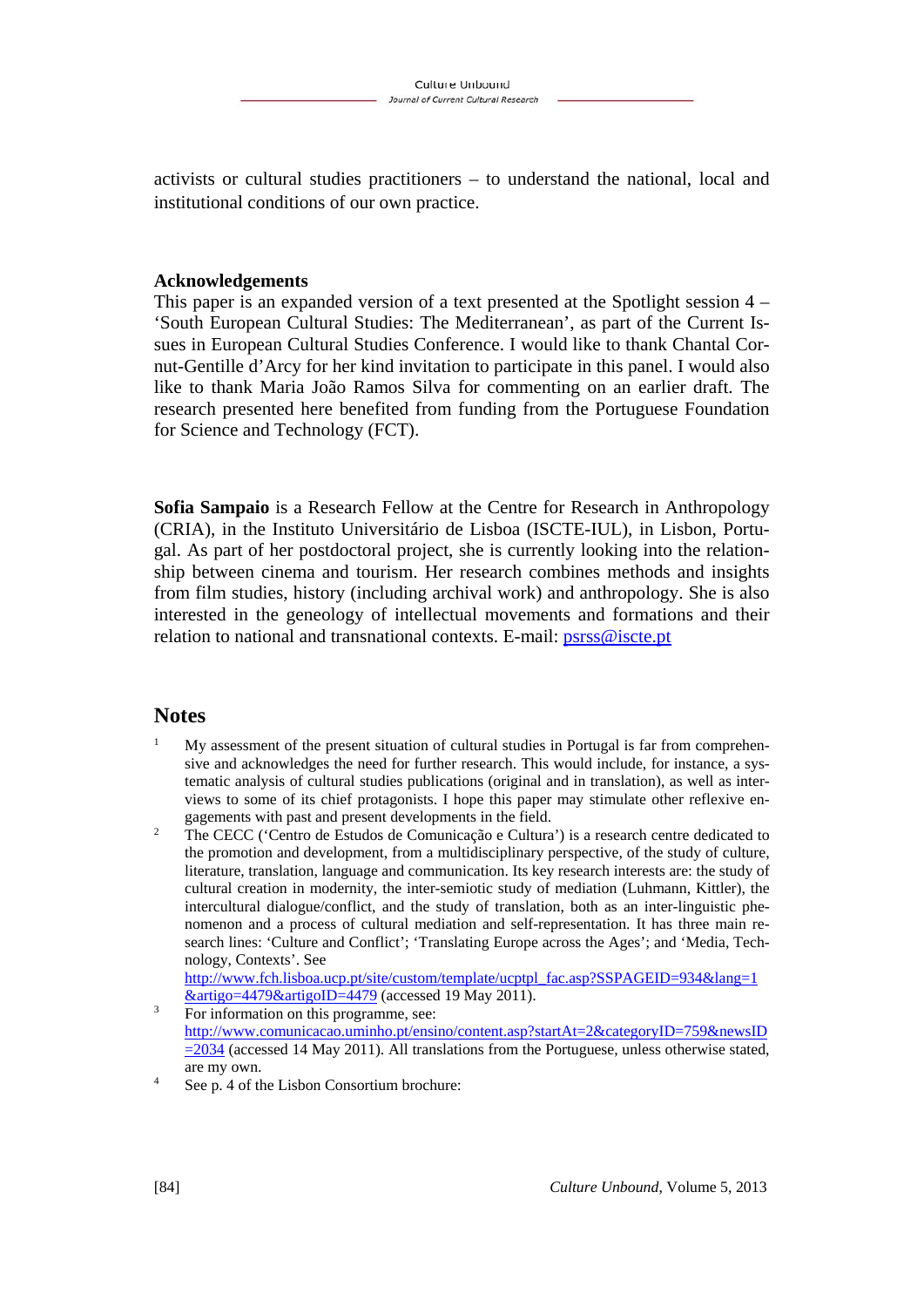http://www.fch.lisboa.ucp.pt/resources/Documentos/brochuras\_cursos/FCH\_Consortium\_bro chura FEV11.pdf (accessed 18 May 2011)

- Lisbon Consortium Brochure, p. 4, at: http://www.fch.lisboa.ucp.pt/resources/Documentos/brochuras\_cursos/FCH\_Consortium\_bro  $\frac{\text{chura FEV11.pdf}}{\text{In Portuence}}$  (accessed 18 May 2011)
- In Portuguese, 'Globalization and Modern Culture' becomes 'Tradução e Globalização' (i.e. 'translation and globalization'), whereas 'Issues in Cultural Studies' is rendered as 'Questões de Estudos de Cultura'. See:

http://www.fch.lisboa.ucp.pt/site/custom/template/ucptpl\_fac.asp?SSPAGEID=924&lang=1 &artigo=4497&artigoID=4498 (accessed 18 May 2011). For the syllabus and reading lists see also:

http://www.fch.lisboa.ucp.pt/site/custom/template/ucptpl\_fac.asp?SSPAGEID=926&lang=1  $\frac{\&\text{artigo}=4566\&\text{artigoID}=4567}{\text{For the}}$  (accessed 18 May 2011).

- For the syllabus of this course, see: http://www.fch.lisboa.ucp.pt/resources/Documentos/programas\_doutoramentos/DEC\_Questo esEstudosCultura.pdf (accessed 23/05/2011). References to cultural studies works do appear in the syllabi of one of the core courses ('Cultura, Arte e Poder') and in some of the optional courses (such as 'Television Studies' and 'Creative Industries: Theory and Practice'). 8
- This is clear in Maria Manuel Baptista's text on cultural studies (Baptista 2009). The author is the director of the Aveiro and Minho doctoral programme.
- The National Cultural Centre is a cultural society founded in 1945; the Calouste Gulbenkian Foundation is the longest-running private Foundation in Portugal (it is also one of the most active, especially in the arts). Finally, the Culturgest is the cultural branch of Portugal's major
- bank still state-owned at the time of writing, but probably not for long. 10 Namely, 'Mestrados em Literatura e Cultura Comparadas, Literatura Portuguesa Moderna e Contemporânea e Teoria da Literatura / Cursos Integrados de Estudos Pós-Graduados em Culturas Ibéricas e em Literaturas Românicas'. See this Faculty's report on the Bologna process, or 'Relatório da concretização do processo de Bolonha, anos lectivos de 2006/2007 e 2007/2008', Faculdade de Letras da Universidade do Porto, p. 12, at: http://sigarra.up.pt/flup/web\_gessi\_docs.download\_file?p\_name=F12785065/Relatorio\_Bolo
- nha\_FLUP20092.pdf (accessed 13 May 2011).<br><sup>11</sup> For more information, see: http://sigarra.up.pt/flup/cursos\_geral.FormView?P\_CUR\_SIGLA=MELCI (accessed 13 May
- 2011).<br>
<sup>12</sup> See http://sigarra.up.pt/flup/noticias\_geral.ver\_noticia?P\_NR=2822 (accessed 14 May 2011).
- I could not access the syllabi of these courses. 13 Álvaro Pina and the group of graduate students that met under the Culture and Society graduate programme were active in the foundation of the Iberian Association of Cultural Studies (IBACS), which formally took place in 2001, at the University of Alcalá de Henares. Between 2002 and 2005, the group was also involved in the organisation of the three editions of the Language, Communication and Culture international conferences, as well as the 9th International Culture and Power Conference, one of the largest cultural studies conferences ever organised in Portugal, which was hosted by the Faculty of Letters of the University of Lisbon, in November 2003. This conference had four international keynote speakers – Chantal Cornut-Gentille d'Arcy (University of Zaragoza), Handel K. Wright (University of British Columbia), Mica Nava (University of East London), and Lawrence Grossberg (University of North Carolina at Chapel Hill) – and circa 130 papers. For further information, including announcements and the programme, see: http://mundiconvenius.pt/2003/cultural/ (accessed 19/05/2011). The Portuguese participation in the IBACS is, to my knowledge, currently very low. On the failure of the 'Iberian project', see Cornut-Gentille D'Arcy (2009).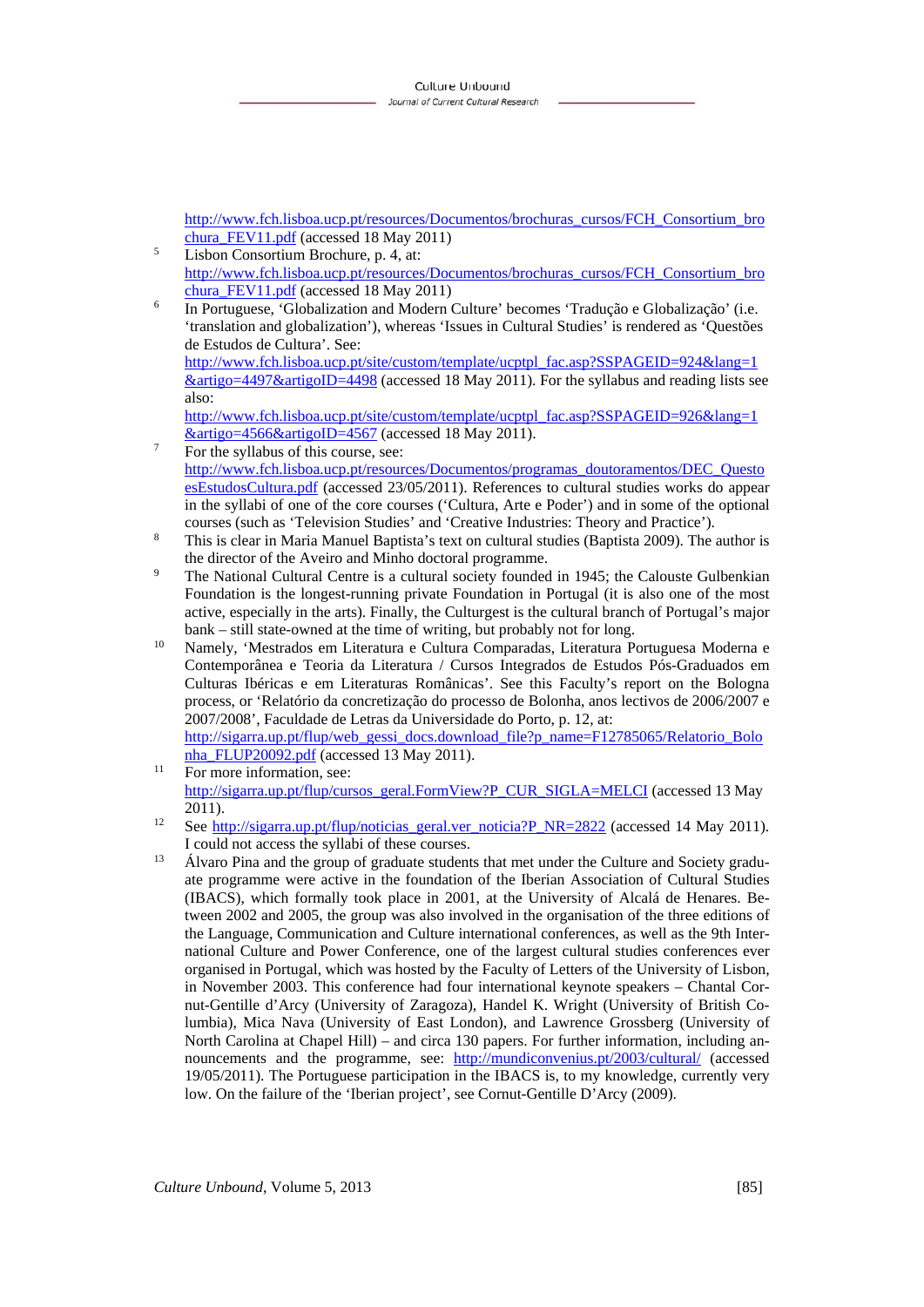<sup>14</sup> See:  $\frac{http://www.comparatistas.edu.pl/en/presentation.html}{\text{See: }}$  (accessed 14 May 2011).

- http://www.uc.pt/fluc/depllc/Cursos2010/1cic/LingModern/LM\_Percursos\_A\_B\_C\_C1\_D (accessed 17/05/2011). I had no access to this syllabus, but the course is probably taught by more than one lecturer, so the contents themselves may vary.<br><sup>16</sup> For the programme in Literary and Cultural Studies, see:
- http://www.uc.pt/fluc/depllc/Cursos2010/2cic/ELC (accessed 19 May2011). For the programme in English and American Studies, see: http://www.uc.pt/fluc/depllc/Cursos2010/2cic/EIA/EIAind (accessed 19 May 2011).<br><sup>17</sup> For the programme in Feminist Studies, see:
- 
- http://www.uc.pt/fluc/depllc/Cursos2010/2cic/EF (accessed 19 May 2011).<br><sup>18</sup> For a description of this programme, see: http://www.uc.pt/fluc/depllc/Cursos2010/3cic/ML/#2 (accessed 19 May 2011).
- 
- <sup>19</sup> For more information about this centre, see:  $\frac{http://cria.org.pt/site/}$  (accessed 13 May 2011).<br><sup>20</sup> In her reflection about cultural studies in France, Anne Chalard-Fillaudeau has also acknowledged the impact of Bologna in the field (2009: 834; 847). For a more critical take on this issue, linking Bologna to the educational needs of global capitalism, see Allaine Cerwonka's discussion of cultural studies in the former state socialist countries of Central and Eastern Eu-
- rope and the former Soviet Union (2009: 727-729). 21 In Portugal, the two landmark policy-driven documents on the creative industries are *The Economy of Culture in Europe*, a study prepared by the KEA for the European Commission (2006), as part of the Lisbon 2000 agenda, and the report on the 'cultural and creative sector', prepared by Augusto Mateus & Associados (2010) for the then Minister of Culture, Gabriela
- Canavilhas (cf. Silva 2012: 61-63).<br>
<sup>22</sup> CETAPS is the acronym for Centre for English, Translation and Anglo-Portuguese Studies.<br>
<sup>23</sup> The Centre for Interessitives Studies (CED is besed in the Institute of Accounting and
- 23 The Centre for Intercultural Studies (CEI) is based in the Institute of Accounting and Administration of Porto (ISCAP), a public institution that is part of the Polytechnic Institute of Porto. For the kind of work it promotes, see the programme of the II International Conference on Intercultural Studies (ISCAP, 25 - 27 May 2011), at:

http://www.iscap.ipp.pt/~cei/II\_Congresso.html (accessed 17 May 2011). The conference was strong in papers on intercultural representation (especially in literature and cinema). It also included panels in comparative law across cultures, intercultural communication, translation studies, cultural tourism, travelogues and gender studies. The large paper turnout suggests

- that these topics are extremely popular at present.<br><sup>24</sup> 'Studies of culture' (English in original), defined in the call for papers as a 'general area', was the name of the panel organised by the CECC, which attracted the kind of work normally associated with cultural studies. The meeting was entitled 'Current Debates in English and American Studies' and took place in 12-14 May 2011, at the Faculty of Arts and Humanities of the University of Coimbra. For the programme, see: http://www.apeaa.uevora.pt/Final\_Program\_32APEAA\_3.5.pdf (accessed 17 May 2011). For the call for papers, see http://www.apeaa.uevora.pt/ (accessed 17/05/2011). For another ex-
- ample of how terminology matters and is an object of negotiation in national contexts, see Chalard-Fillaudeau (2009). 25 Interdisciplinary academic practices proved crucial for the elaboration of some of these cri-
- tiques. Sanches' article, for instance, was built from within German studies, but published in *Etnográfica*, one of the major Portuguese anthropological journals.<br><sup>26</sup> Mikko Lehtonen also raised this problem at the Current Issues in European Cultural Studies
- Conference. 27 This understanding of cultural studies (as requiring reading skills, the acknowledgment of
- complexity and the examination of context) has been guiding my practice, even when dealing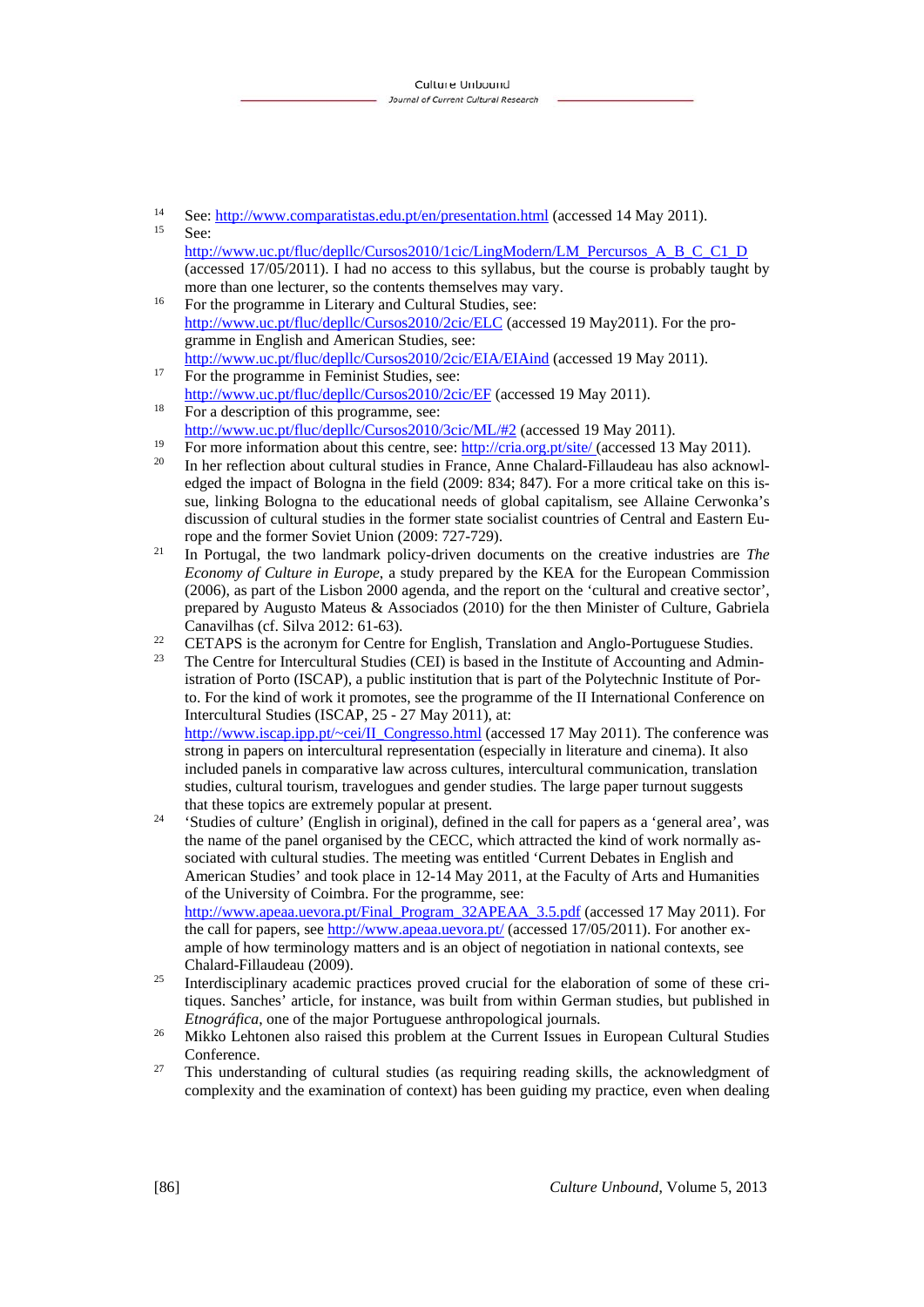with literary texts, which – following Lawrence Grossberg's theoretical proposal (2010: 26; 66; 203) – I take to be an *entrance point* into a specific conjuncture rather than the *object* of my research. Hence, more than an exercise in literary criticism, my take on E.M. Forster's Italian novels (Sampaio 2012) aims ultimately at describing the specific conjuncture that assembled certain tourist practices and the political and literary culture of liberalism in Edwardian England, the main elements of which continue to be active in our days.

#### **References**

- Almeida, Sónia Vespeira de (2009): *Camponeses, Cultura e Revolução: Campanhas de Dinamização Cultural e Acção Cívica do M.F.A. (1974-1975)*, Lisboa: Edições Colibri and IELT.
- Bal, Mieke (2000): 'Crossroads Theory and Travelling Concepts: From Cultural Studies to Cultural Analysis', Jan Baetens & José Lambert (eds): *The Futures of Cultural Studies: Essays in Honour of Joris Vlasselaers*, Leuven: Leuven University Press, 3-21.
- Baptista, Maria Manuel (2009): 'Estudos Culturais: O quê e o como da Investigação', *Carnets, Cultures littéraires: nouvelles performances et développement*, no. spécial, automne / hiver, 451-461: http://revistas.ua.pt/index.php/Carnets/article/view/466/422 (accessed 20 September 2012).
- Bourdieu, Pierre (1995/2000): 'Passport to Duke', Loïc Wacquant (trans), Nicholas Brown and Imre Szeman (eds): *Pierre Bourdieu: Fieldwork in Culture*, Lanham, MD/ Boulder/ New York/ Oxford: Rowman & Littlefield, 241-46.
- Chalard-Fillaudeau, Anne (2009): 'From Cultural Studies to *Études Culturelles*, *Études de la Culture*, and *Sciences de la Culture* in France', *Cultural Studies*, 23:5-6, 831-854.
- Cerwonka, Allaine (2009): 'Higher Education "Reform", Hegemony, and Neo-Cold War Ideology', *Cultural Studies*, 23:5-6, 720-735.
- Cornut-Gentille D'Arcy, Chantal (2009): '"A Room of One's Own"? Cultural Studies' Relationship to Institutionalization and Disciplinarity in Spain', *Cultural Studies*, 23:5-6, 855-872.
- Fornäs, Johan (1999): 'Advancing Cultural Studies in Sweden: The ACSIS proposal', Statement for the international workshop 'Advancing Cultural Studies' at Södergarn Conference Centre, Lidingö near Stockholm, 4-4 February, 123-158: http://www.isak.liu.se/acsis/publikasjoner/1.91935/acsreport1999.pdf (accessed 20 September 2012).
- Garnham, Nicholas (2005): 'From Cultural to Creative Industries: An Analysis of the Implications of the "Creative Industries" Approach to Arts and Media Policy Making in the United Kingdom', *International Journal of Cultural Policy*, 11:1, 15-29.
- Grossberg, Lawrence (2006): 'Does Cultural Studies have Futures? (Or What's the Matter with New York?): Cultural Studies, Contexts and Conjunctures', *Cultural Studies*, 20:1, 1-32.
- ------ (2010): *Cultural Studies in the Future Tense*, Durham and London: Duke University Press.
- KEA, European Affairs (2006): *The Economy of Culture in Europe, Study Prepared for the European Commission (Directorate-General for Education and Culture)*: http://www.keanet.eu/ecoculture/studynew.pdf (accessed 20 September 2012).
- Mateus, Augusto & Associados (2010): O Sector Cultural e Criativo em Portugal Relatório Final, Estudo para o Ministério da Cultura (Gabinete de Planeamento, Estratégia, Avaliação e Relações Internacionais):

http://www.mincultura.gov.pt/SiteCollectionDocuments/Imprensa/SCC.pdf (accessed 20 September 2012).

Miller, Toby (2004): 'A View from a Fossil: The New Economy, Creativity and Consumption – Two or Three Things I don't Believe in', *International Journal of Cultural Studies*, 7:1, 55-65.

Miller, Toby & George Yúdice (2002): *Cultural Policy*, London/ Thousand Oaks: Sage.